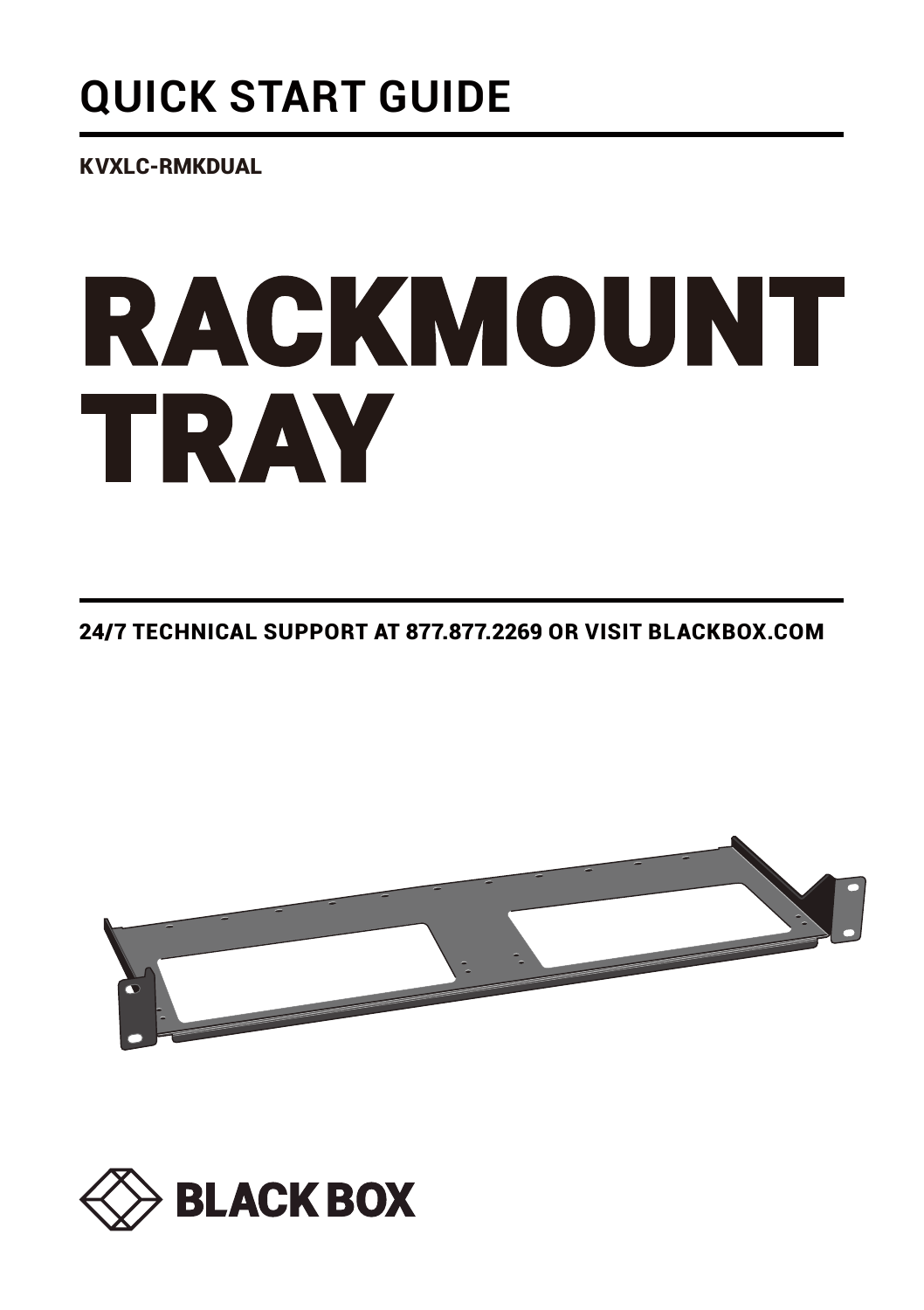### SAFETY WARNING

Rack loading – Overloading or uneven loading of racks may result in shelf or rack failure, possibly damaging the equipment and causing personal injury. Stabilize racks in a permanent location before loading begins. Do not exceed your rack's load rating.

The weights of the extenders are as follows:

KVX Series transmitter: 0.82 lb. (0.37 kg) KVX Series receiver: 0.84 lb. (0.38 kg) KVX Series Dual-Head transmitter: 1.15 lb. (0.52 kg) KVX Series Dual-Head receiver: 1.19 lb. (0.54 kg) KVXLC-RMKDUAL: 0.646 lb. (0.293 kg)

#### INTRODUCTION

Use the Rackmount Tray (KVXLC-RMKDUAL) to mount up to (2) KVX Series KVM extenders (transmitter[s] and/or receiver[s]) in a 2-/4-post 19" rack or cabinet.

#### STEP 1: CHECK THE PACKAGE CONTENTS

**KVXLC-RMKDUAL PACKAGE CONTENTS**

- (1) 19" RACKMOUNT TRAY
- (4) METAL BRACKETS
- (16) SCREWS FOR MOUNTING BRACKETS TO EXTENDERS AND EXTENDERS TO TRAY
- (4) 10-32 SCREWS FOR MOUNTING TRAY TO RACK
- THIS QUICK START GUIDE

#### STEP 2: INSTALLING THE EXTENDERS ON THE RACKMOUNT TRAY

#### **INSTALLATION STEPS**

STEP 2A: Remove the rackmount tray from the packaging and place it on a secure surface.

NOTE: You will need to use the included screws to complete the installation. Refer to the illustration shown on the next page.

STEP 2B: To install the bracket to the extender, insert two screws (included) through two adjacent holes on the bracket into the holes on the side of the extender. Using the second bracket, repeat this step on the other side of the extender.

STEP 2C: To install the extender/bracket assembly to the rackmount tray, insert two screws (included) through the two holes on the bottom of the bracket into the holes on the rackmount tray. Repeat this step on the other side of the extender/bracket assembly.

STEP 2D: If you want to install a second extender on the rackmount tray, repeat Steps 2 and 3.

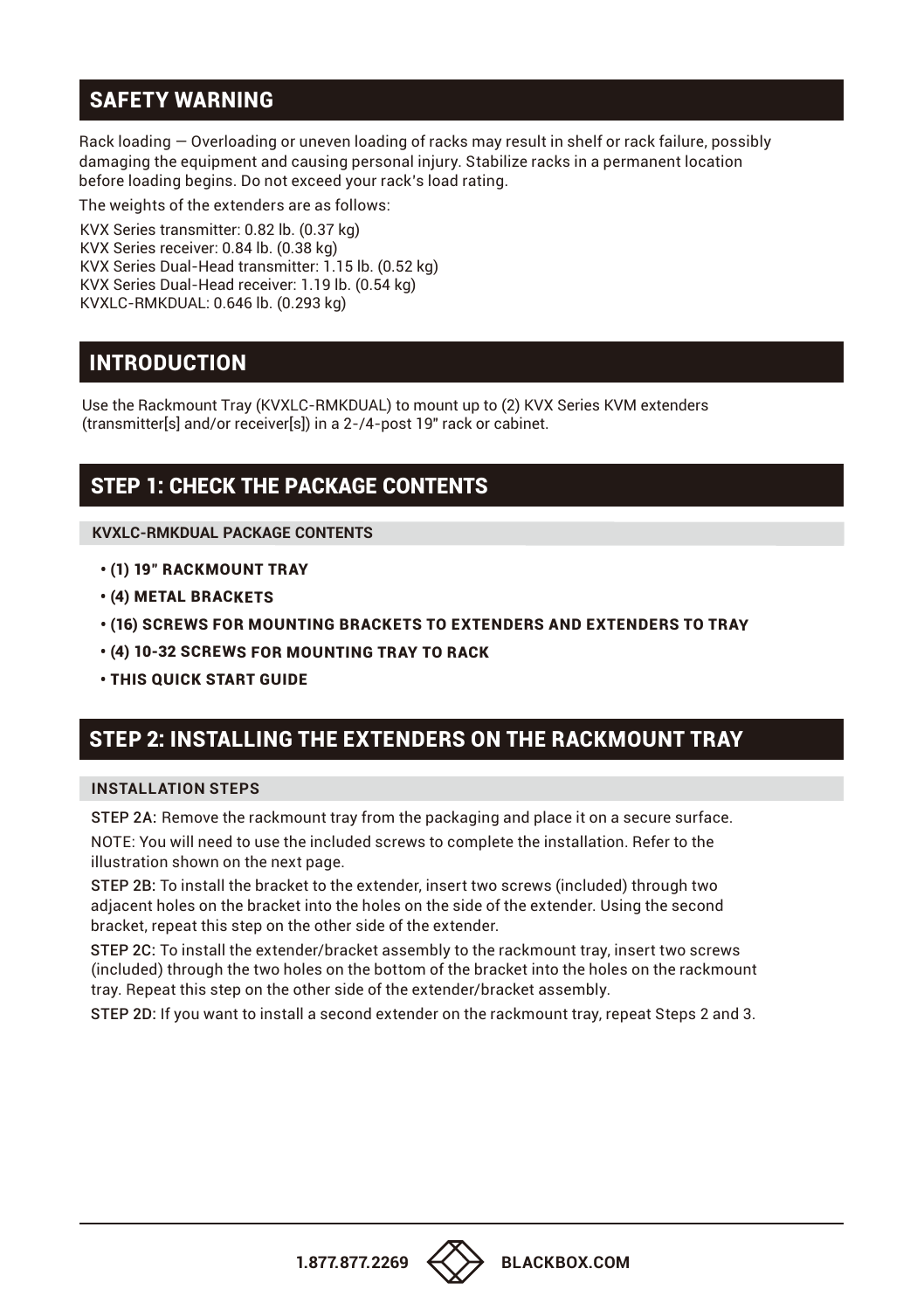

### STEP 3: INSTALLING THE RACKMOUNT TRAY IN A 19-INCH RACK

#### **INSTALLATION STEPS**

STEP 3A: Attach the tray to the 2-/4-post rack/cabinet from the front. Secure the tray to the rack using two 10-32 screws (four areincluded) for each rack post.

STEP 3B: Tighten all mounting screws to secure the tray in the rack.

STEP 3C: Repeat for the other side.